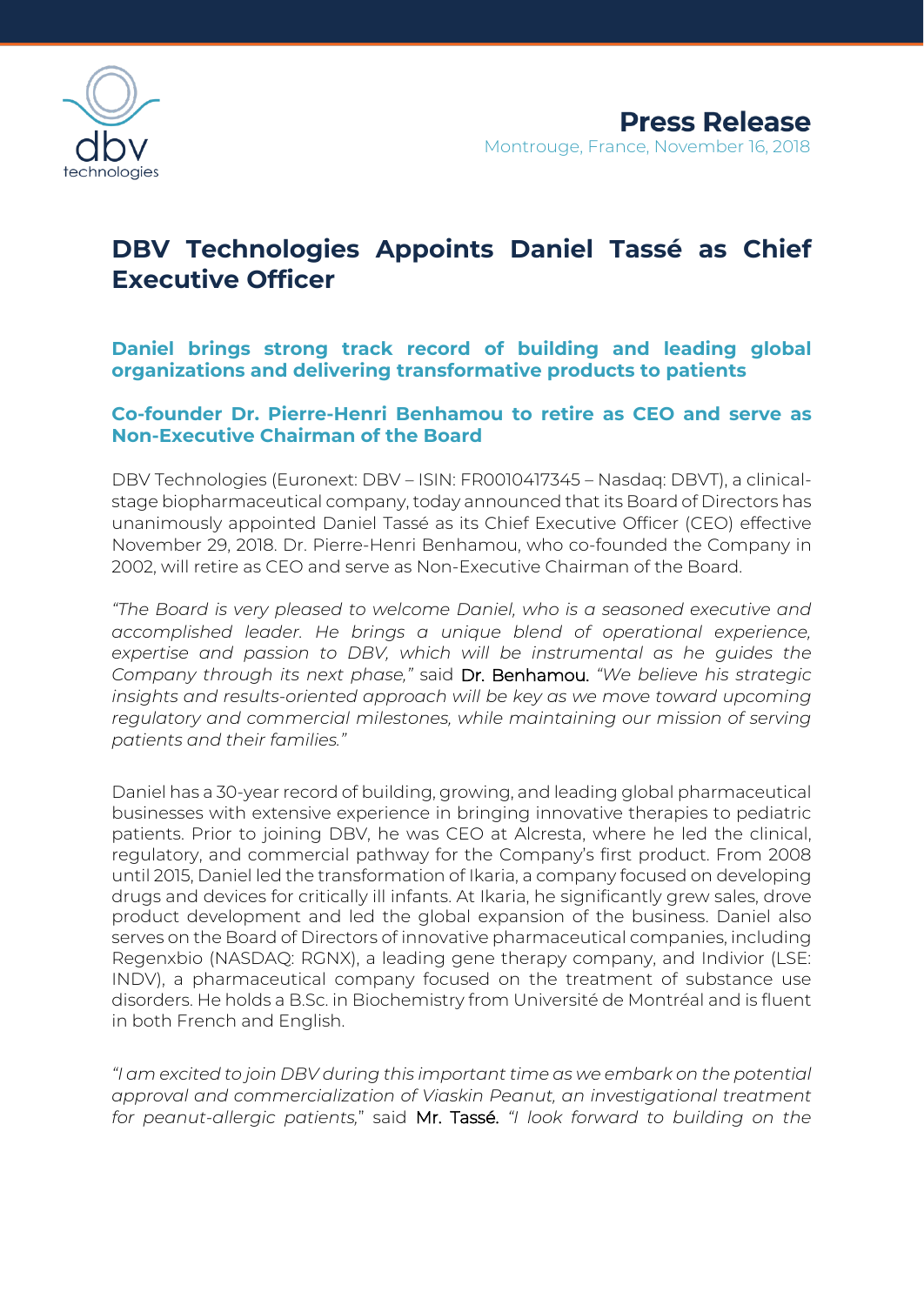

*foundation that Dr. Benhamou and the DBV management team have established, while continuing to advance the Company's innovative Viaskin Platform and its potential application in areas of high unmet medical need."*

DBV recently submitted a Biologics License Application (BLA) to the US Food and Drug Administration (FDA) for Viaskin Peanut for the treatment of peanut allergy in children four to 11 years of age. Viaskin Peanut is DBV's lead product candidate and is based on epicutaneous immunotherapy (EPIT), a proprietary technology platform that delivers biologically active compounds to the immune system through the skin. There are currently no FDA-approved treatments for peanut allergy.

#### **About Daniel Tassé**

Prior to joining DBV, Daniel was Chairman and CEO of Alcresta, a pediatric-focused rare disease biotechnology company. He will work with Alcresta in the near term to ensure an orderly translation of his responsibilities. During his tenure at Alcresta, he led the clinical and regulatory pathway for the pediatric indication of that company's first product, which he also launched. Prior to joining Alcresta, Daniel was Chairman and CEO of Ikaria, from 2008 until the \$2.3 billion sale of the company to Mallinckrodt in April 2015. During his tenure at Ikaria, a critical care company focused on developing drugs and devices for critically ill patients, Daniel transformed the company's business model, drove significant sales and earnings growth, led the company's expansion into Asia, and successfully split Ikaria into two companies, Ikaria and Bellerophon Therapeutics, to best leverage the technical, commercial, and financial strengths of those businesses.

Prior to Ikaria, Daniel led the Pharmaceutical Technologies Business Unit of Baxter, a global business with \$2 billion in revenue. Before joining Baxter, he was based in Melbourne, Australia, where he was responsible for the Austral-Asian business of GlaxoSmithKline. From 2011 until 2015, he was a member of the Board of Directors of PhRMA, a member of the Healthcare Leadership Council, and a member of the Health Section Governing Board of BIO, where he also Co-Chaired the Bioethics Committee.

Daniel is currently a member of the Board of Directors of Indivior PLC (London Stock Exchange: INDV), where he is the Lead Independent Director, a member of the Audit Committee and a member of the Remuneration Committee; of Bellerophon Therapeutics (NASDAQ: BLPH) where he is a member of the Audit Committee and the Compensation Committee; of Regenxbio (NASDAQ: RGNX) where he is a member of the Compensation Committee; and of HLS Therapeutics (Toronto Stock Exchange: HLSV) where he is a member of the Audit Committee.

He holds a B.Sc. in Biochemistry from Université de Montréal and is fluent in both French and English.

### **About DBV Technologies**

DBV Technologies is developing Viaskin®, a proprietary technology platform with broad potential applications in immunotherapy. Viaskin is based on epicutaneous immunotherapy, or EPIT®, DBV's method of delivering biologically active compounds to the immune system through intact skin. With this new class of self-administered and non-invasive product candidates, the Company is dedicated to safely transforming the care of food allergic patients, for whom there are no approved treatments. DBV's food allergies programs include ongoing clinical trials of Viaskin Peanut and Viaskin Milk, and preclinical development of Viaskin Egg. DBV is also pursuing a human proof-of-concept clinical study of Viaskin Milk for the treatment of Eosinophilic Esophagitis, and exploring potential applications of its platform in vaccines and other immune diseases. DBV Technologies has global headquarters in